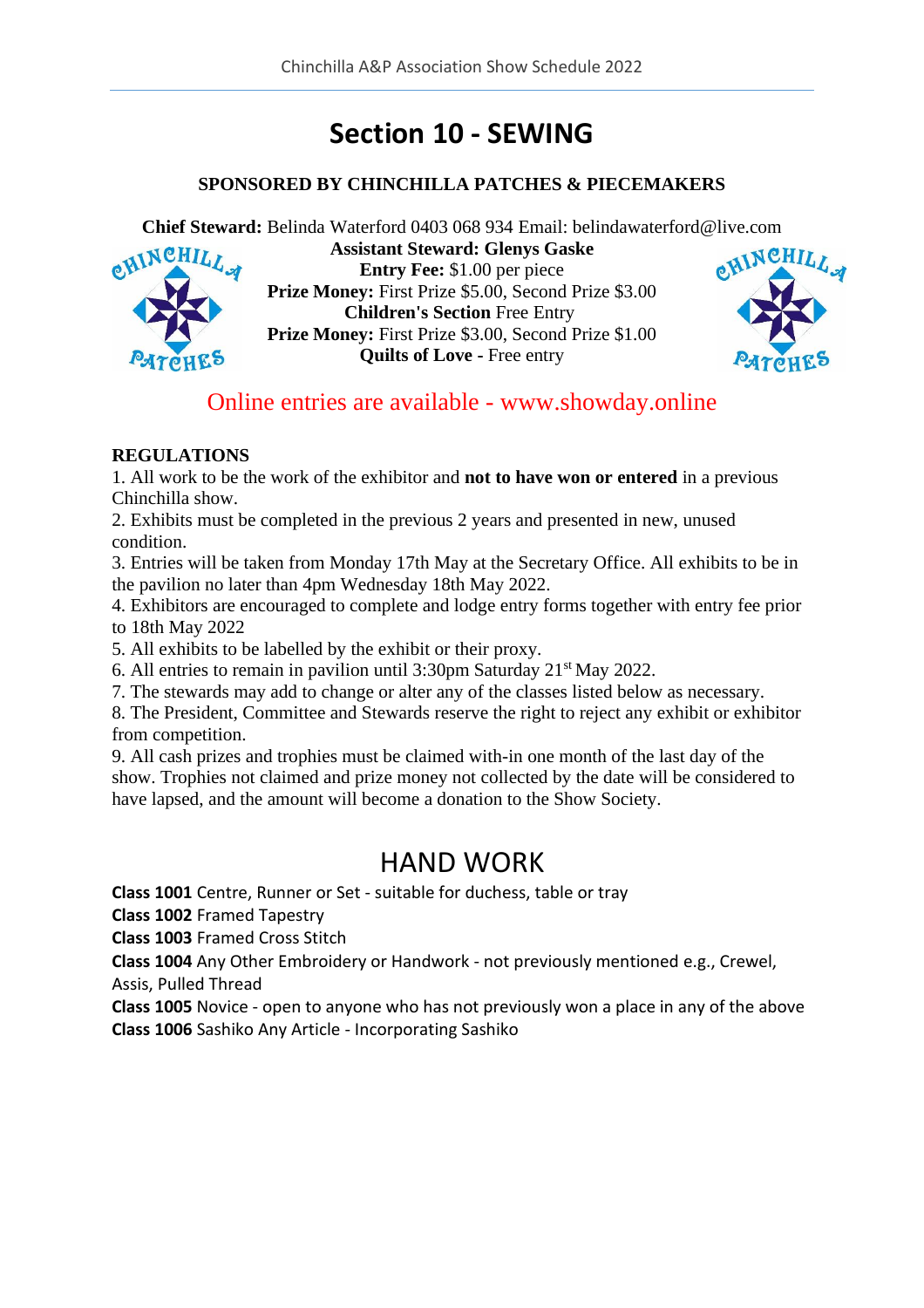# PATCHWORK AND QUILTING

## **Special Features**

**Class 1007** QUILTS OF LOVE - 60cm x 60cm (24" x 24")

- Entries need to be at the Secretary's office no later than 1pm Friday **15th May 2020**.
- Judging by viewer's choice on Facebook and in the pavilion Friday  $22<sup>nd</sup>$  May.
- Winner announced Friday evening.
- All quilts entered in the section become the property of the Chinchilla Show Society, to be forwarded to Toowoomba Special Care Nursery.

## **Class 1008** Show Feature - "Pastel Sunset"

• Any article of patchwork or quilting representing your interpretation of the Show Theme. This could be a wall hanging, bag, table runner etc. No stipulation on size or shape. Please provide a blurb to assist judges.

#### **Small Quilts - Maximum perimeter 500cm**

Made and quilted by the exhibitor on a domestic sewing machine, incorporating **Class 1009** Hand Applique or Stitchery **Class 1010** Machine Piecing **Class 1011** Hand Piecing

#### **Quilts - Perimeter over 500cm**

Made and quilted by the exhibitor on a domestic sewing machine, incorporating. **Class 1012** Hand Applique or Stitchery **Class 1013** Machine Piecing **Class 1014** Hand Piecing

#### **Quilts - Professionally quilted incorporating.**

**Class 1015** Hand applique or stitchery **Class 1016** Machine Piecing **Class 1017** Hand piecing

#### **Novice Quilt - Any Size Quilt Any Medium**

Open to anyone who has not previously won a place in classes 1009-1017 **Class 1018** Novice Quilt - Any size quilt, any medium

#### **OTHER MACHINE SEWING**

**Class 1019** Childs Garment **Class 1020** Adult's Garment **Class 1021** Hat or Headwear **Class 1022** Smocked Article or Garment **Class 1023** Bag - any style **Class 1024** Cushion - any style **Class 1025** Doll or Toy made from cloth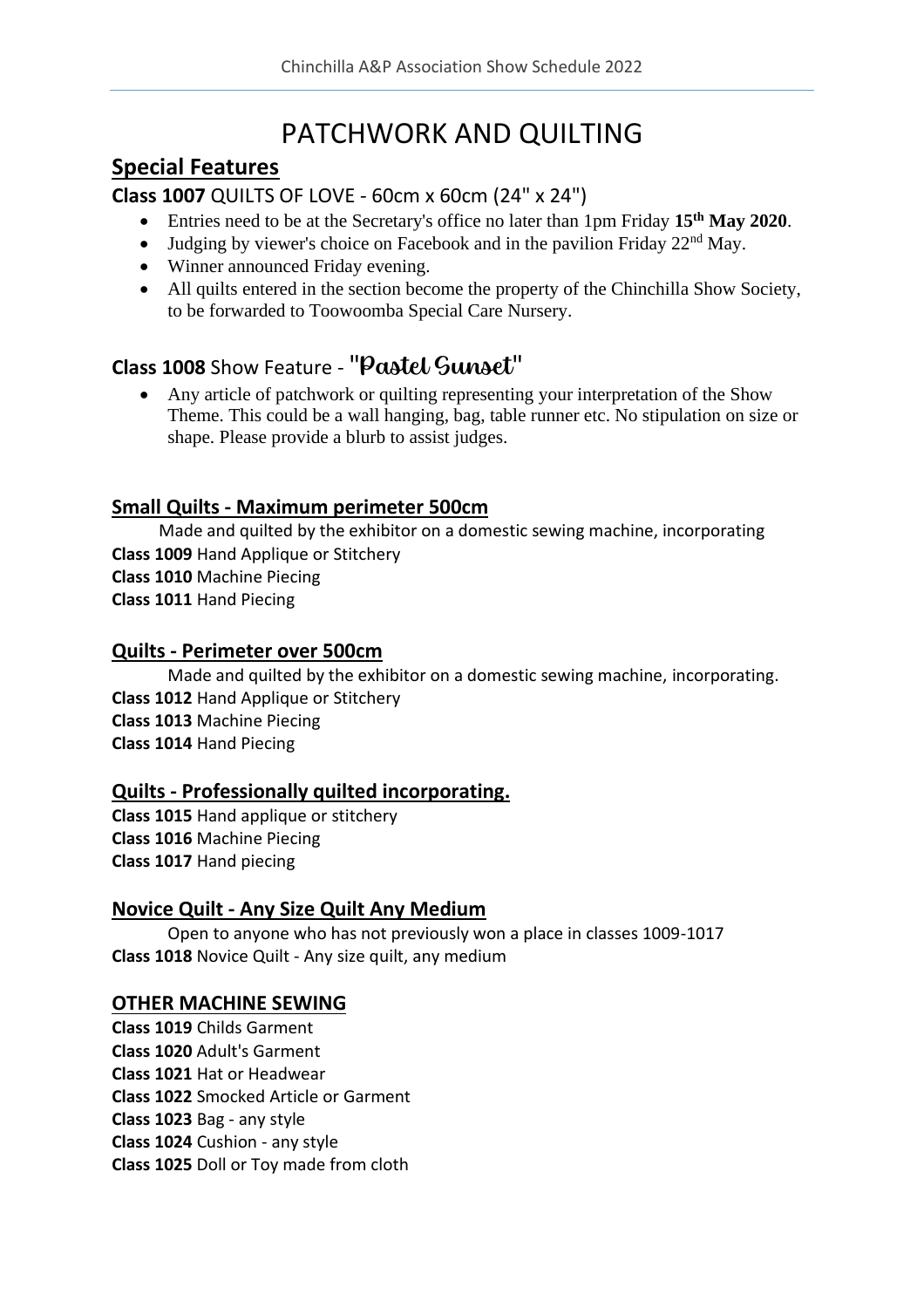**Class 1026** Soft Furnishing for any room of the Home e.g., Coat Hanger, apron, pot holder, pillow slip **Class 1027** Article Recycled or Repurposed - Please supply a photo of the original article/articles **Class 1028** Any Article - made by a person over 70 years

> **Champion Piece of Needlework** Donated by Acre Wood creative Stitching **Champion Piece of Machine Sewing** Donated by Sewing in Stitches **Most Points Classes 1008-1010** Donated by - Swamp Angel Quilting **Most Points Classes 1011 - 1013 Most Points Sewing** Donated by - Acre Wood creative Stitching







## **Swamp Angel Quilting**

352 Greenswamp Road Chinchilla Qld. 4413 0428162144 glenys.gaske@gmail.com